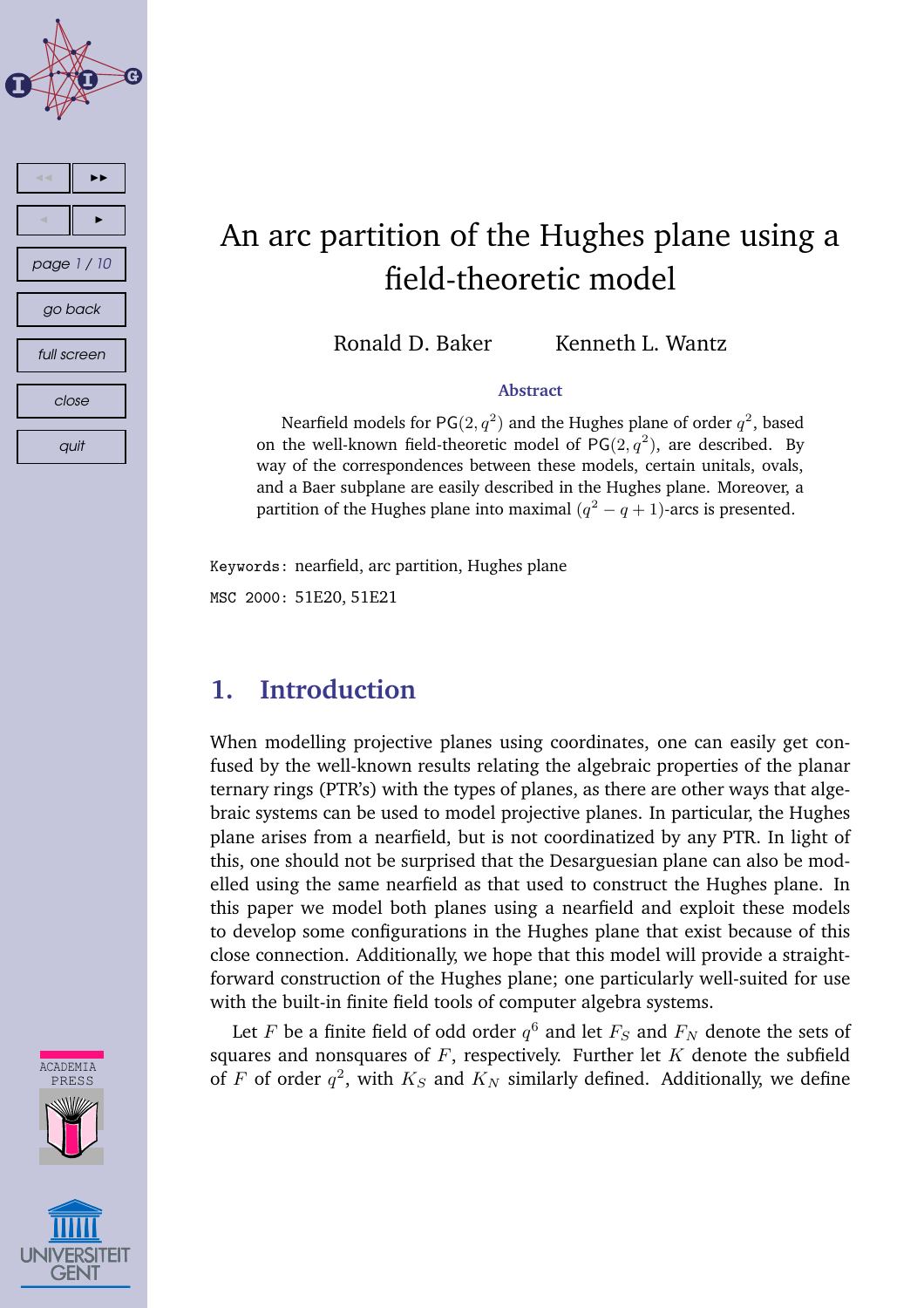<span id="page-1-0"></span>

quit

 $L = \mathsf{GF}(q^3)$  and  $G = \mathsf{GF}(q)$ , subfields of F and K, respectively. A nearfield N of order  $q^6$  is obtained by taking the elements of  $F$  with  $+$  defined as in  $F$  and · defined as follows:

$$
a \cdot b = \begin{cases} ab & \text{if } a \in F_S; \\ ab^{q^3} & \text{if } a \in F_N; \\ 0 & \text{if } a = 0. \end{cases}
$$
 (1)

We observe that  $N$  contains a sub-nearfield  $N_0$  of order  $q^2$  whose elements correspond to those of K. Moreover, for  $a, b \in N_0$ ,  $a \cdot b$  equals  $ab$  or  $ab^q$  depending on  $a$  being an element of  $K_S$  or  $K_N$ , respectively.

Let Tr denote the trace function from F to K; i.e., for  $x \in F$ ,  $Tr(x) =$  $x^{q^4}+x^{q^2}+x.$  Restricting Tr to elements of  $L$ , we see Tr $(x)=x^q+x^{q^2}+x,$  the usual trace from L to G. Now consider polynomials of the form  $x^3 - x^2 - c$  for  $c \in G$ . We see that no two such polynomials will share a root. Moreover, such polynomials have no repeated roots except when  $c = 0$  and, provided q is not a power of three, when  $c = -4/27$ . When q is not a power of three, there are  $q - 2$  other polynomials of this form with only  $q - 4$  available roots. If q is a power of three, there are  $q - 1$  other values of c with only  $q - 2$  available roots for these polynomials. In either case, by the Pigeonhole Principle, there exists some  $c \in G$  for which the polynomial is irreducible over G. This polynomial's roots in L give rise to a normal basis  $\mathcal{B} = {\alpha, \alpha^q, \alpha^{q^2}}$  of L over G. As this polynomial is also irreducible over  $K$ ,  $\beta$  is also a normal basis for  $F$  over  $K$ . Notice that  $\text{Tr}(\alpha) = \text{Tr}(\alpha^2) = 1$  and  $\text{Tr}(\alpha^{q+1}) = 0$ .

The usual models for PG $(2,q^2)$  are now easily constructed. Viewed as a vector in the three-dimensional vector space F over K, each  $x \in F$  may be described by B-coordinates  $[x]_B = (x_0, x_1, x_2)$ , i.e.,  $x = x_0\alpha + x_1\alpha^q + x_2\alpha^{q^2}$  for  $x_0, x_1, x_2 \in K$ . Homogeneous coordinates for points and lines using the Bcoordinates, with incidence given by the standard inner product (denoted by  $\langle , \rangle$ ), produces the classical plane of order  $q^2$  in the usual manner. The standard field model of PG $(2, q^2)$  analogously groups elements of  $F$  in equivalence classes defined by  $K$ -multiples which represent points and lines, with incidence given by the trace function. Specifically, for  $x = x_0\alpha + x_1\alpha^q + x_2\alpha^{q^2}$  and  $y = y_0 \alpha + y_1 \alpha^q + y_2 \alpha^{q^2}$  in  $F$ ,  $x$  is incident with  $y$  if and only if  $0 = \text{Tr}(xy) = 0$  $x_0y_0 + x_1y_1 + x_2y_2 = \langle [x]_{{\cal B}}, [y]_{{\cal B}} \rangle.$  In the field model for PG $(2, q^2)$ , it should be noted that the points which have a representative in  $L=\mathsf{GF}(q^3)$  form a Baer subplane isomorphic to  $PG(2, q)$ .

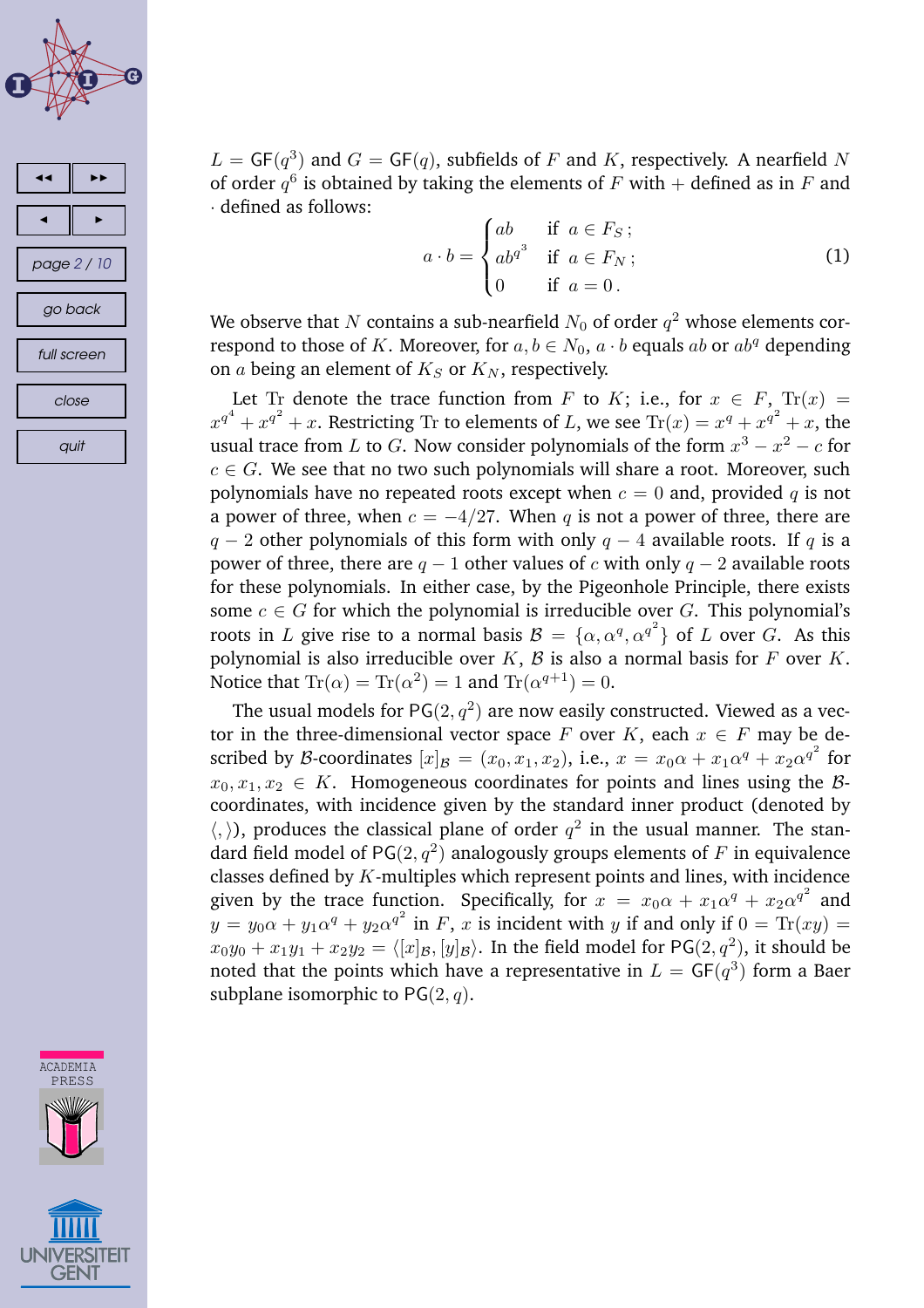<span id="page-2-0"></span>



# **2. Nearfield models**

A nearfield model of PG $(2,q^2)$  will be presented first. Recall that the nearfield  $N$ has order  $q^6$  and is a three-dimensional module over  $N_0.$  The one-dimensional submodules of  $N$  over  $N_0$  are used to represent the points of PG $(2,q^2)$  in this model. Any nonzero element of  $N$  belongs to a unique one-dimensional submodule, so nonzero elements can be used to represent the  $q^4 + q^2 + 1$  points. Moreover, for  $u, v \in N^* = N \setminus \{0\}$ , u and v represent the same point if and only if  $u = c \cdot v$  for some  $c \in N_0^*$ . We denote this equivalence relation on  $N^*$  by  $\sim$ .

As is typically the case in models involving homogeneous coordinates, a canonical representative of each point is useful. Our preference for representing points is to choose an element of  $F<sub>S</sub>$  as this will allow us to establish an isomorphism between the two models of the Desarguesian plane and to establish a correspondence with the model of the Hughes plane. Specifically, for  $\beta$  a primitive element of F, the following proposition shows that  $\beta^{2i}$  for  $i=0,1,\ldots,q^4+q^2$  serve as distinct representatives for the points of PG $(2,q^2)$ in the nearfield model.

**Proposition 2.1.** Let  $\beta$  be a primitive element of  $F = \mathsf{GF}(q^6)$  with  $i$  and  $j$  integers. *Then*  $\beta^{2i} \sim \beta^{2j}$  *implies*  $i \equiv j \pmod{q^4 + q^2 + 1}$ .

*Proof.* First note that  $a \cdot v$  is a square in F if and only if  $a \in K_S$  and  $v \in F_S$ . Now if  $\beta^{2i} \sim \beta^{2j}$ , then  $\beta^{2i} = a \cdot \beta^{2j}$  where a is necessarily an element of  $K_S$ . Therefore,  $\beta^{2i} = a\beta^{2j}$  and  $a = \beta^{2(i-j)}$ . Furthermore, as  $\beta^{q^4+q^2+1}$  is primitive in  $K, a = \beta^{(q^4+q^2+1)2k}$  for some integer k. As 2 is relatively prime to  $q^4+q^2+1$ , the result holds.  $\Box$ 

The lines of PG(2, $q^2$ ) in this model are defined for  $v \in F^*$  as  $\{u \in F :$  $Tr(u \cdot v) = 0$  and incidence of a point with a line is given by inclusion. To see that this incidence is well-defined, suppose  $\text{Tr}(u \cdot v) = 0$  and  $c \in N_0^*$ . Then Tr  $((c \cdot u) \cdot v) = \text{Tr}(c \cdot (u \cdot v))$ , and if  $c \in F_S$  this equals Tr  $(c(u \cdot v)) = c \text{Tr}(u \cdot v) = 0$ , and if  $c\in F_N$  this equals  $\text{Tr}\left(c(u\cdot v)^{q^3}\right)=c\, \text{Tr}(u\cdot v)^q=0.$  Therefore the incidence relation is independent of the point representative, and we see that a line may be viewed as a collection of one-dimensional submodules. Furthermore, the lines are representable as one-dimensional vector subspaces of  $F$  over  $K$ , since for  $k \in K^*$ , Tr  $(u \cdot (kv))$  equals Tr  $(u(kv)) = k$  Tr $(uv) = k$  Tr $(u \cdot v) = 0$  when  $u \in F_S$  and equals  $\text{Tr}\left(u(kv)^{q^3}\right) = k^q \text{Tr}(uv^{q^3}) = k^q \text{Tr}(u \cdot v) = 0$  when  $u \in F_N$ .

To see that this incidence structure is a projective plane and a model of PG(2,  $q^2$ ), we note that using the point-representatives from  $F_S$  as in the above proposition,  $\text{Tr}(\beta^{2i}\cdot v)$  is simply  $\text{Tr}(\beta^{2i}v)$ . Thus a given line represented by  $v$  in

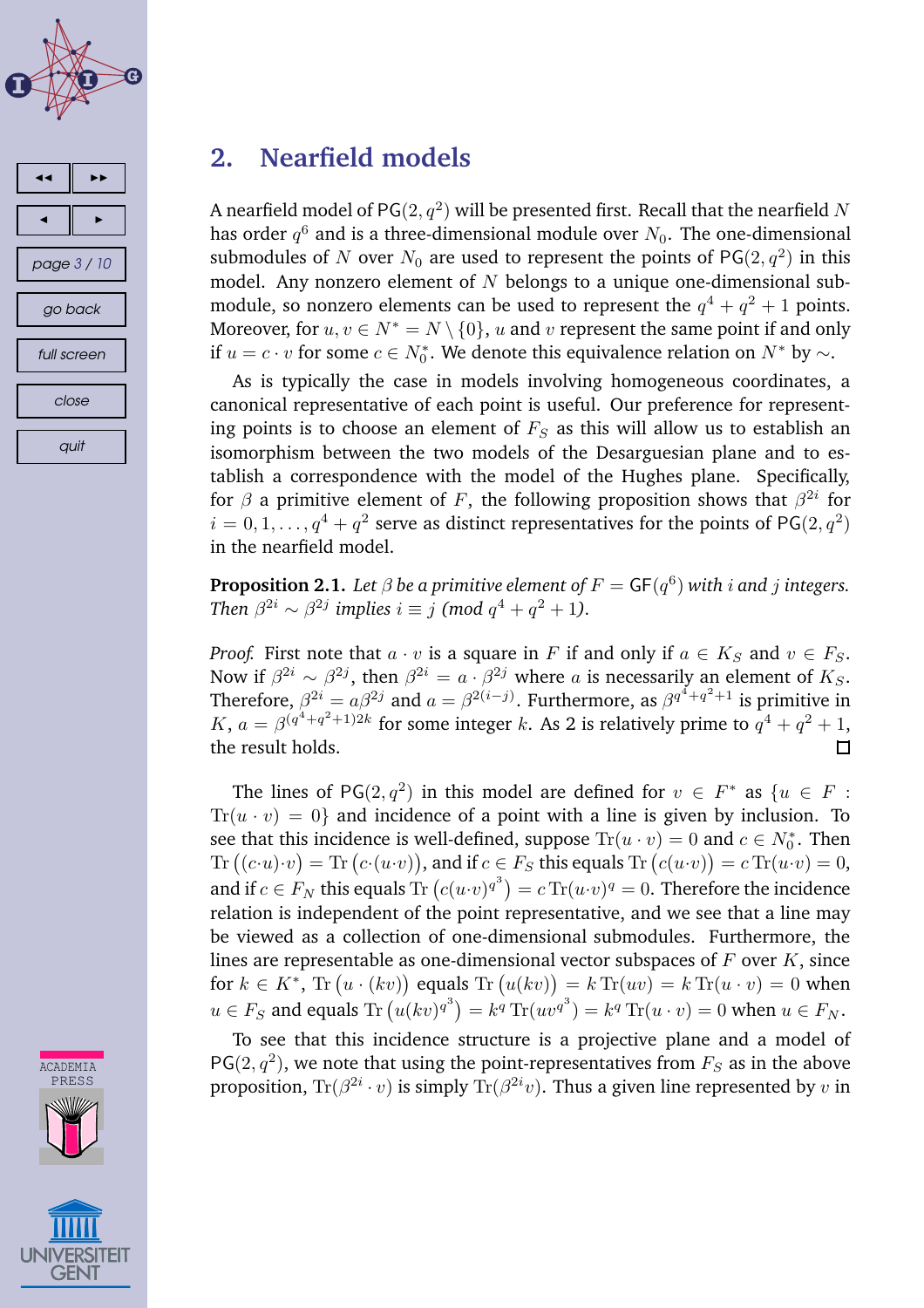<span id="page-3-0"></span>





this model will be incident with the same square point-representatives as would be the case in the standard field model of  $PG(2, q^2)$ .

In the field model of the desarguesian plane, the identity  $uv = (u\gamma)(\gamma^{-1}v)$ , and hence  $\text{Tr}(uv) = \text{Tr}((u\gamma)(\gamma^{-1}v))$ , implies that the mapping  $x \mapsto x\gamma$  on point-coordinates is a collineation whose action on line-coordinates is given by  $y \mapsto \gamma^{-1} y.$  When  $\gamma$  is a primitive element of  $F,$  the collineation is a Singer cycle of order  $q^4 + q^2 + 1$ . In the nearfield model, the mapping becomes  $x \mapsto x \cdot \gamma$ on point-representatives and  $y \mapsto \left(\frac{\gamma}{\gamma}\right)$  $\gamma \cdot \gamma$  $(v \cdot y)$  for lines using the nearfield inverse of  $\gamma$ . The requisite nearfield identity  $(u \cdot \gamma) \cdot ((\frac{\gamma}{\gamma})$  $\gamma \cdot \gamma$  $(v) \cdot v = u \cdot v$  follows from associativity. Without loss of generality, one may assume that  $\gamma \in F_S$  since  $\gamma$  and  $k\gamma$  induce the same collineation for any  $k \in K^*$ . If  $\gamma \in F_S$ , the action on line coordinates is simply  $y\mapsto \gamma^{-1}y$  as in the usual field model. Moreover in both the usual field model and the nearfield model of  $PG(2,q^2)$  the Frobenius mapping  $x \mapsto x^{q^3}$  on point coordinates and line coordinates is a collineation. These follow from  $\text{Tr}(u^{q^3}v^{q^3}) = \text{Tr}(uv)^{q^3}$  and  $\text{Tr}(u^{q^3} \cdot v^{q^3}) = \text{Tr}(u \cdot v)^{q^3}$ , respectively.

We now present a nearfield model of the Hughes plane which represents points with the same set of squares in F as the model for  $PG(2, q^2)$ . We begin by defining an incidence structure whose points are the one-dimensional submodules of  $N$  over  $N_0$  represented by  $\beta^{2i}$  for  $i=0,1,\ldots,q^4+q^2,$  where  $\beta$  is primitive in F. Lines are obtained from the incidence I relation defined below. Recall in the nearfield model of PG $(2,q^2)$  the incidence requires either  $\text{Tr}(uv)\,=\,0$  or  $\text{Tr}(uv^{q^3})\,=\,0$  depending on the quadratic character of  $u.$  For the Hughes plane model we use the same trace equations, but which equation depends on the coset of  $K_S$  to which a different discriminant belongs. Specifically, for  $u, v \in F$ , let  $\delta(u, v)$  denote the expression  $\text{Tr}(uv - uv^{q^3})$ , and let  $\epsilon = \beta^{(q^4+q^2+1)(q+1)/2} \in K = \mathsf{GF}(q^2).$  Incidence for a point represented by  $u$  and a line represented by  $v$  is defined by:

$$
uIv \iff \begin{cases} \text{Tr}(uv) = 0 & \text{when } \delta(u, v) \in K_S \epsilon \, ; \\ \text{Tr}(uv^{q^3}) = 0 & \text{when } \delta(u, v) \in K_N \epsilon \, ; \\ \text{Tr}(uv) = \text{Tr}(uv^{q^3}) = 0 & \text{when } \delta(u, v) = 0 \, . \end{cases} \tag{2}
$$

We note that  $\delta(u, v) = \text{Tr}(uv) - \text{Tr}(uv^{q^3})$ , hence  $\delta(u^{q^3}, v) = -\delta(u, v)^q$  and  $\delta(u^{q^3}, v^{q^3}) = \delta(u, v)^q$ . Therefore,  $\delta(u, v)$ ,  $\delta(u^{q^3}, v)$ ,  $\delta(u^{q^3}, v^{q^3})$ , and  $\delta(u, v^{q^3})$ all have the same quadratic character in K for given  $u, v \in F$ . In terms of B-coordinates, if  $[u]_B = (x_0, x_1, x_2)$  and  $[v]_B = (y_0, y_1, y_2)$ , then  $\delta(u, v)$  =  $x_0(y_0 - y_0^q)$  $\binom{q}{0} + x_1(y_1 - y_1^q)$  $y_1^q$  +  $x_2(y_2 - y_2^q)$  $2^q$ ). This relates directly to the discriminant used by Rosati in modelling the Hughes plane in [\[7\]](#page-9-0). In particular, with  $t = \epsilon$  in his notation,  $\delta(u, v)$  is equivalent to Rosati's discriminant multiplied by  $2\epsilon$ .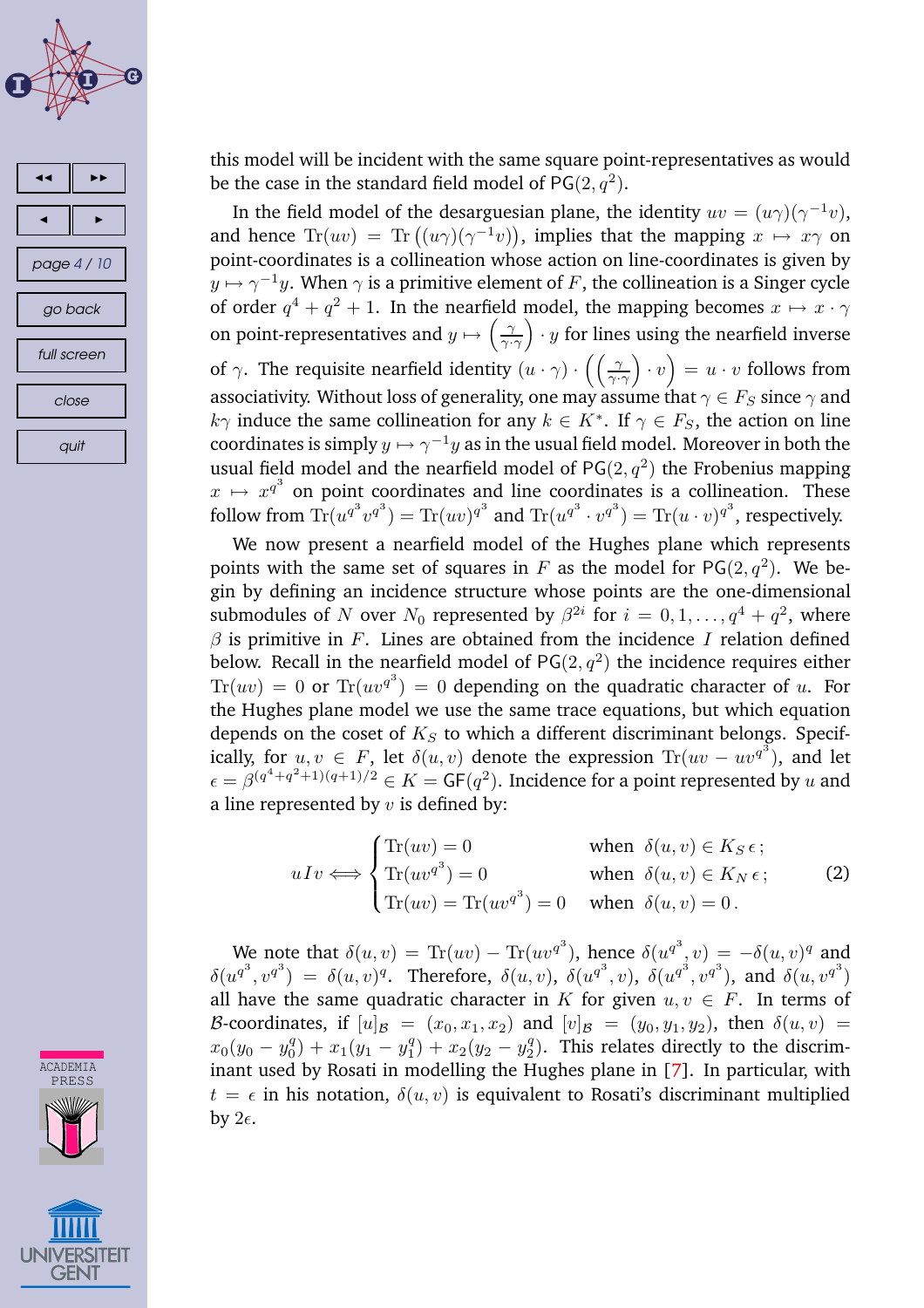



To see that  $I$  does not depend on the representative of the point, suppose uIv and  $c \in K^*$ . First notice that  $\delta(c \cdot u, v) = c\delta(u, v)$  when  $c \in F_S$  (hence  $c \in K_S$ ) and  $\delta(c \cdot u, v) = -c\delta(u, v)^q$  when  $c \in F_N$  (hence  $c \in K_N$ ). Therefore the quadratic character of  $\delta(c \cdot u, v)$  is the same or opposite that of  $\delta(u, v)$  depending on  $c$  being square or nonsquare in  $K$ , respectively. It is straightforward to examine the four cases arising from the choices for the quadratic characters of  $c$  and  $\delta(u, v)$  to determine that  $(c \cdot u)Iv$ . For instance, if  $c \in K_N$  and  $\delta(u, v) \in K_S \epsilon$ , then  $\delta(c \cdot u, v) \in K_N \epsilon$  and  $\text{Tr}\left((c \cdot u)v^{q^3}\right) = c \text{Tr}(u^{q^3}v^{q^3}) = c \text{Tr}(uv)^q$ . Since  $uIv$ means  $\text{Tr}(uv) = 0$  when  $\delta(u, v) \in K_S \epsilon$ , we see  $(c \cdot u)Iv$  as  $\text{Tr}((c \cdot u)v^{q^3}) = 0$ with  $\delta(c \cdot u, v) \in K_N \epsilon$ . One may similarly show that  $uIv$  implies  $uI(c \cdot v)$  by examining these four cases. Thus the representatives of a given line are the nonzero elements of a one-dimensional submodule of N over  $N_0$ . Therefore, as with points, Proposition [2.1](#page-2-0) shows that each line may uniquely represented by  $\beta^{2i}$  for some  $i=0,1,\ldots,q^4+q^2.$ 

Although we will later show the correspondence between this nearfield model and the plane contructed by Hughes, we believe the techniques are sufficiently instructive to merit showing that the structure we have created is indeed a projective plane. We first show that each line consists of  $q^2+1$  points. Suppose  $v \in F^*$  represents a line of the structure and consider the  $q^4-1$  solutions in  $F^*$  to the equation  $\text{Tr}(uv) = 0$  (known to exist in this quantity from the standard field model of PG $(2,q^2)$ ). For each such  $u$ , consider the discriminant  $\delta(u, v) = -\operatorname{Tr}(uv^{q^3})$ . If  $\delta(u, v) \in K_S \epsilon$ , then  $uIv$ . If  $\delta(u, v) \in K_N \epsilon$ , then  $u^{q^3}Iv$ . If  $\delta(u, v) = 0$ , then both u and  $u^{q^3}$  are solutions to  $\text{Tr}(uv) = 0$  and both  $uIv$ and  $u^{q^3}Iv$ . Therefore, we have shown there exists  $q^4-1$  nonzero elements u satisfying  $uIv$ ,  $q^2-1$  each for the  $q^2+1$  points.

To complete the verification that this collection of  $q^4+q^2+1$  points and  $q^4+q^2+1$  lines — with  $q^2+1$  points per line — is a projective plane, it suffices to show that two points determine at least one line. Doing so will require a nearfield version of a cross product. Consider two distinct points with representatives  $u, w \in F^*$ . The following table suggests certain values of  $v$  in  $F$  which are easily shown to satisfy the accompanying trace equations.

$$
v = u^{q^2} w^{q^4} - u^{q^4} w^{q^2}
$$
 implies  $\text{Tr}(uv) = \text{Tr}(wv) = 0$ ;  
\n
$$
v = u^{q^5} w^{q^4} - u^q w^{q^2}
$$
 implies  $\text{Tr}(uv^{q^3}) = \text{Tr}(wv) = 0$ ;  
\n
$$
v = u^{q^2} w^q - u^{q^4} w^{q^5}
$$
 implies  $\text{Tr}(uv) = \text{Tr}(w v^{q^3}) = 0$ ;  
\n
$$
v = u^{q^5} w^q - u^q w^{q^5}
$$
 implies  $\text{Tr}(uv^{q^3}) = \text{Tr}(w v^{q^3}) = 0$ .

In order to determine which of these cases is applicable, let  $v_0 = u^{q^5} w^q$  $u^q w^{q^5}$  and compute  $\delta(u, v_0)$  and  $\delta(w, v_0)$ . If  $\delta(u, v_0), \delta(w, v_0) \in K_N \epsilon$ , then  $\text{Tr}(uv_0^{q^3})$  $\binom{q^3}{0}$  = Tr(*wv*<sup>q<sup>3</sup></sup>)  $\delta_0^{q^*}$ ) = 0 showing  $uIv_0$  and  $wIv_0$ . If  $\delta(u, v_0), \delta(w, v_0) \in K_S \epsilon$ ,

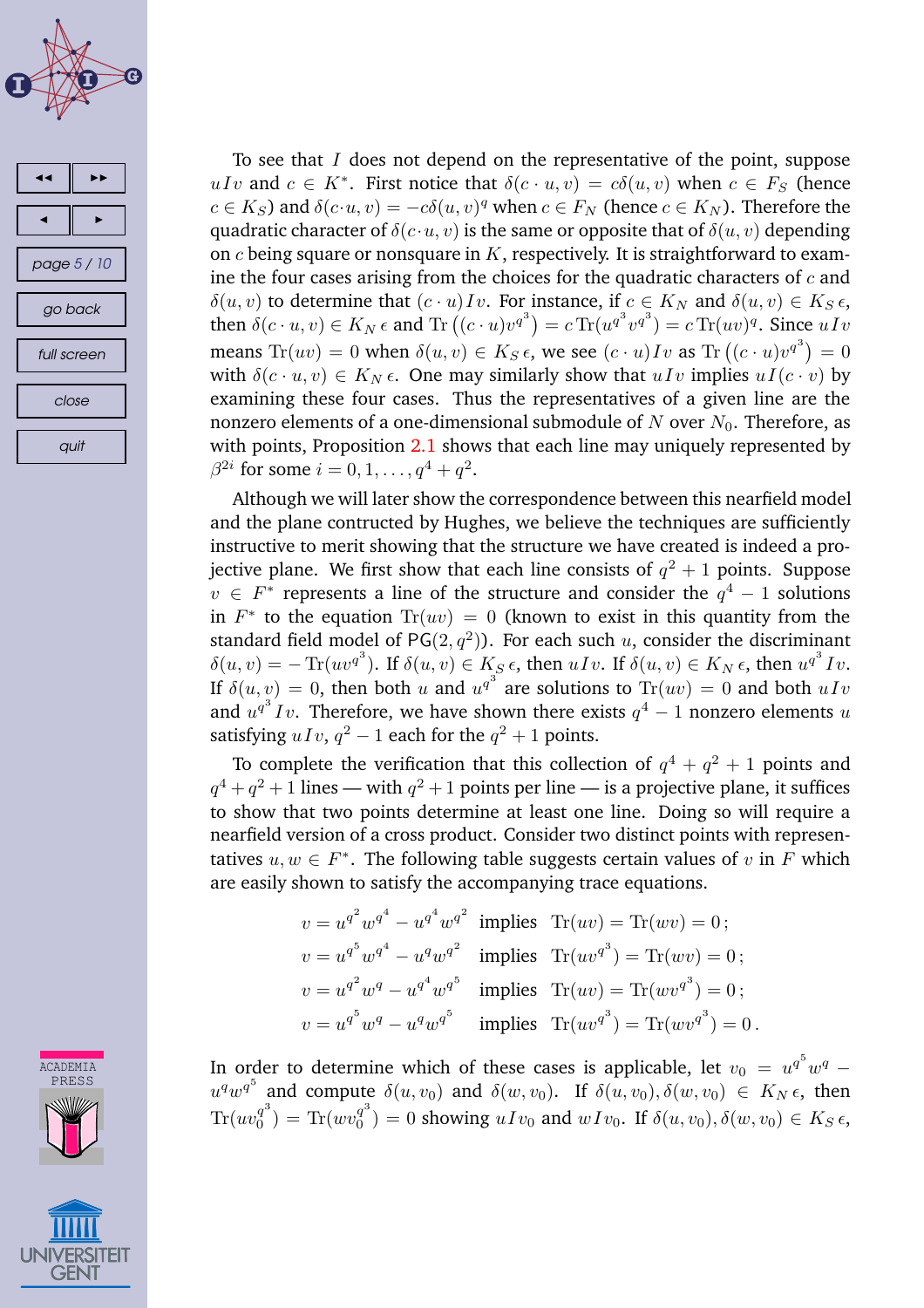





let  $v = u^{q^2}w^{q^4} - u^{q^4}w^{q^2}$ . Notice that  $\delta(u, v) = \delta(u, v_0^{q^3})$  $\begin{array}{c} \binom{q}{0} \end{array} = -\delta(u,v_0) \in K_S \epsilon$ and  $\delta(w, v) \in K_S \epsilon$ . Moreover,  $Tr(uv) = Tr(wv) = 0$  thereby showing that  $uIv$  and  $wIv$ . For the cases when the quadratic characters of the discriminants are mixed, we highlight the fact that  $uv_0^{q^3} = u^{q^2+1}w^{q^4} - \left(u^{q^2+1}w^{q^4}\right)^{q^4}$ , hence  $\text{Tr}(uv_0^{q^3})$  $\int_0^{q^3}$ ) = Tr $\left(u^{q^2+1}w^{q^4}\right)$  – Tr $\left(u^{q^2+1}w^{q^4}\right)^{q^4}$  = 0. Similarly, Tr $(wv_0^{q^3})$  $j_0^q$  ) = 0. Therefore,

$$
\delta(u, v_0) = \text{Tr}(uv_0) = \text{Tr}\left(u^{q^5 + 1}w^q - u^{q+1}w^{q^5}\right)
$$
\n(3)

and similarly for w. Now if  $\delta(u, v_0) \in K_N \epsilon$ ,  $\delta(w, v_0) \in K_S \epsilon$ , let  $v = u^{q^5} w^{q^4}$  –  $u^q w^{q^2}$ . Then,  $\delta(u, v) = \text{Tr}\left(u^{q^5+1} w^{q^4} - u^{q+1} w^{q^2}\right)$ , as  $\text{Tr}(uv^{q^3}) = 0$ , so  $\delta(u, v) = 0$  $\text{Tr}\left(u^{q+1}w^{q^5}\right)^q-\text{Tr}\left(u^{q^5+1}w^q\right)^{q^5}=\text{Tr}\left(u^{q+1}w^{q^5}\right)^q-\text{Tr}\left(u^{q^5+1}w^q\right)^q=-\delta(u,v_0)^q$ using (3). Therefore,  $\delta(u, v) \in K_N \epsilon$  and  $uIv$ . In same way, one shows that  $\delta(w, v) \in K_S \epsilon$  and  $wIv$ . Finally, if  $\delta(u, v_0) \in K_S \epsilon$ ,  $\delta(w, v_0) \in K_N \epsilon$ , let  $v =$  $u^{q^2}w^q - u^{q^4}w^{q^5}$ , noting that it is the  $q^3$  power of the v in the preceding case. In an analgous manner, one finds that the quadratic character of  $\delta(u, v_0)$  and  $\delta(w,v_0)$  is preserved and uses  $\text{Tr}(uv)\,=\, \text{Tr}(w v^{q^3})\,=\,0$  to conclude that  $u\,I\,v$ and  $wIv$ . Therefore the incidence structure that has just been described is a projective plane of order  $q^2$  which we denote as  $\pi.$ 

Before we establish that  $\pi$  is isomorphic to the plane constructed by Hughes in [\[5\]](#page-9-0), we need to highlight a collection of collineations that  $\pi$  shares with PG(2, $q^2$ ). First, the mappings  $x \mapsto x \cdot \gamma$ , for  $\gamma \in L = \mathsf{GF}(q^3)$ , are collineations of  $\pi$  also. The computations to verify this are simplified by the observation that  $\gamma \in F_S$ . Another simplification is that each point of  $\pi$  has a representative that is a square in F, and likewise for points of  $PG(2,q^2)$  in the nearfield model since points are the same in these models. Suppose  $uIv$  for  $u \in F_S$ . As the image of u is  $u\gamma$  and the image of v is  $\gamma^{-1}v$ ,  $\text{Tr}\left((u\gamma)(\gamma^{-1}v)\right) = \text{Tr}(uv)$ ,  $\text{Tr}\left((u\gamma)(\gamma^{-1}v)^{q^3}\right) = \text{Tr}(uv^{q^3}), \text{ for }\gamma\in L, \text{ and therefore }\delta(u\gamma,\gamma^{-1}v) = \delta(u,v).$ The collection of such mappings forms a cyclic collineation group of order  $q^2 + q + 1$  which is isomorphic to the multiplication in L modulo  $G = \mathsf{GF}(q)$ . So  $\sigma: x \mapsto x \cdot \beta^{q^3+1}$  is a generator of this cyclic group. The Frobenius automorphism of  $F$ ,  $x \mapsto x^{q^3}$ , also induces a collineation of  $\pi$ , since the appropriate traces will be remain 0 and the quadratic character of the discriminants will be preserved if  $u$  is replaced with  $u^{q^3}$  and  $v$  with  $v^{q^3}.$ 

We now show that  $\pi$  is isomorphic to the Hughes plane. The correspondence of u to  $[u]_B$  yields the required bijection of the points of  $\pi$  to the points of Hughes' plane. For  $t$  an element of  $K \setminus G$ , let  $v$  denote the element of  $F^*$  for which  $[v]_B = (1, t, 1)$ . Consider the line of  $\pi$  represented by v. To determine if a point of  $\pi$  represented by  $u = x_0 \alpha + x_1 \alpha^q + x_2 \alpha^{q^2}$  for  $x_0, x_1, x_2 \in K$  lies on this line, we first compute  $\delta(u, v) = x_1(t - t^q)$ , noting that  $t - t^q \in K_S \epsilon$ . If  $x_1 \in K_N$ , then  $\delta(u, v) \in K_N \epsilon$  and  $\text{Tr}(uv^{q^3}) = x_0 + x_1t^q + x_2$ , and if  $x_1 \in K_S$ ,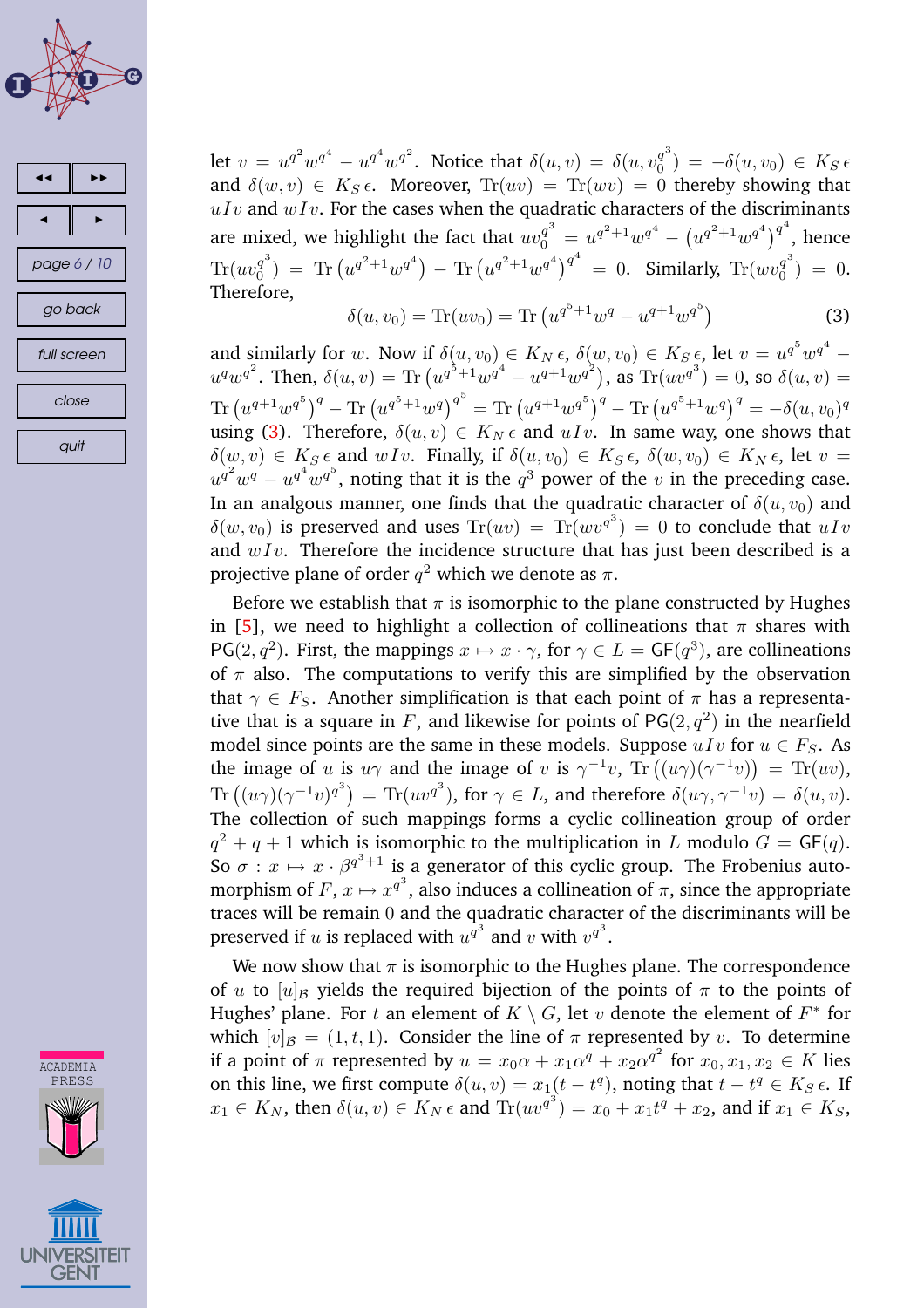<span id="page-6-0"></span>



then  $Tr(uv) = x_0 + x_1t + x_2$ . Therefore, uIv if and only if  $x_0 + x_1 \cdot t + x_2 = 0$ . Thus the line of  $\pi$  represented by v corresponds to Hughes' line  $L(t) = \{(x_0, x_1, x_2):$  $x_0 + x_1 \cdot t + x_2 = 0$  given in [\[5,](#page-9-0) [6\]](#page-9-0). The generator  $\sigma$  of the cyclic group mentioned above fulfills the role of the matrix  $A$  used in  $[5, 6]$  $[5, 6]$  $[5, 6]$  to obtain the remaining lines in the Hughes plane. We have proved the following.

**Theorem 2.2.** The Hughes plane, denoted by  $\mathcal{H}(q^2)$ , may be modelled in the fol $l$ owing manner: Let  $N$  be the nearfield of order  $q^6$  obtained from  $\mathsf{GF}(q^6)$  as in [\(1\)](#page-1-0). *Define points and lines to be one-dimensional submodules of* N *with incidence*  $g$ iven by [\(2\)](#page-3-0). Moreover  $\{\beta^{2i}: i = 0, 1, \ldots, q^4 + q^2\},$  for  $\beta$  a primitive element of GF(q 6 )*, is a system of distinct representatives of both the points and the lines.*

# **3. An arc partition of the Hughes plane**

In the previous section it was shown that the nearfield models for both PG $(2,q^2)$ and  $\mathcal{H}(q^2)$  use the same collection of points, namely one-dimensional submodules of  $N$  over  $N_0$ . Hereafter the reader should assume that references to  $PG(2, q^2)$  are to the nearfield model unless otherwise indicated. It has also been shown that the collineation induced by the Frobenius automorphism  $x \mapsto x^{q^3}$ and a cyclic collineation group of order  $q^2+q+1$  are shared by the planes. A set of points will be called *Frobenius-invariant* if it is left invariant by the Frobenius automorphism.

The following lemma provides the key to constructing arcs, unitals and subplanes in the Hughes plane. A version of this lemma for a different model of the Hughes plane is found in [\[8\]](#page-9-0) and a coding-theoretic version is found in [\[2\]](#page-9-0).

**Lemma 3.1.** Let  $S$  be a collection of points shared by  $\mathsf{PG}(2,q^2)$  and  $\mathcal{H}(q^2)$  that  $i$ *s invariant under the Frobenius mapping*  $x \mapsto x^{q^3}$ *. Suppose*  $v \in F^*$ *. The line represented by*  $v$  *in*  $\mathsf{PG}(2,q^2)$  *meets*  $S$  *in the same number of points as the line represented by*  $v$  *in*  $\mathcal{H}(q^2)$ *.* 

*Proof.* Suppose  $u$  is a square representative of a point in  $S$ . Then,  $u$  lies on  $v$  in  $PG(2, q^2)$  if and only if  $Tr(u \cdot v) = Tr(uv) = 0$ . Additionally, if  $\delta(u, v) \in K_S \epsilon$ , we see  $uI_v$  in  $\mathcal{H}(q^2)$ . If  $\delta(u,v) \in K_N \epsilon$ , then  $\delta_g(u^{q^3}, v) = -\delta(u,v)^q$   $\in K_N \epsilon$ and  $\text{Tr}(u^{q^3}v^{q^3}) = \text{Tr}(uv)^q = 0$ . In this case,  $u^{q^3}Iv$ , noting that  $u^{q^3} \in S$ . If  $\delta(u, v) = 0$ , then  $\text{Tr}(uv) = 0$  and  $\text{Tr}(u^{q^3}v) = \text{Tr}(uv^{q^3})^q = 0$ . Hence  $uIv$  and  $u^{q^3}Iv.$  In any event, for each point of  $S$  incident with  $v$  in PG(2,  $q^2$ ), there is a unique point of S incident with  $v$  in  $\mathcal{H}(q^2)$ .  $\Box$ 

First, we partition the point representatives of  $\mathcal{H}(q^2)$  in a manner reminsicient of a well-studied Baer subplane partition of the standard field model of

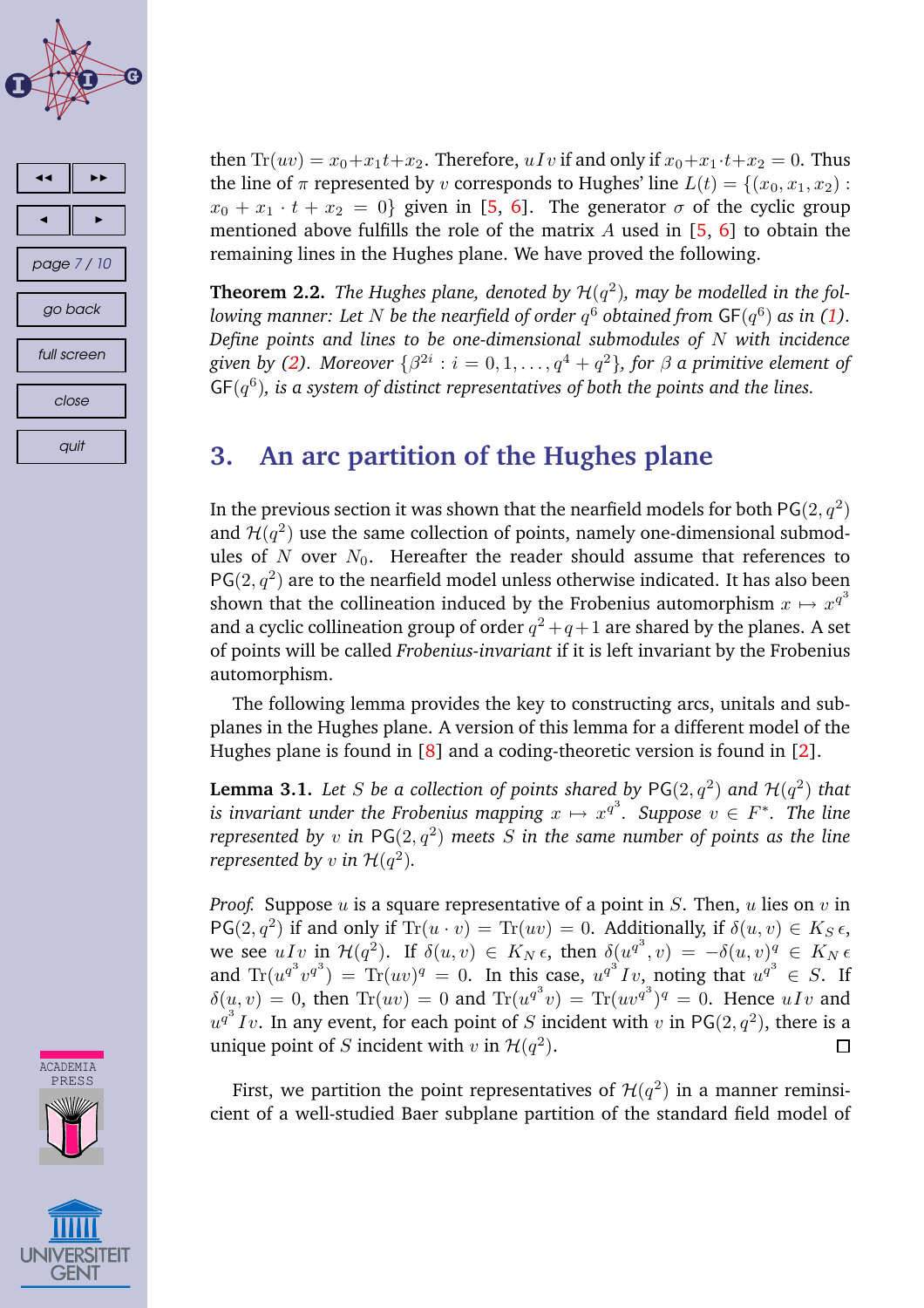



ACADEMIA PRESS

PG(2,  $q^2$ ) (see [\[3\]](#page-9-0) or [\[1\]](#page-9-0)). Although  $\beta$  is usually used as the generator of the Singer group of order  $q^4 + q^2 + 1$  acting on the points in the field model of PG(2, $q^2$ ),  $\beta^2$  is a generator as well. The advantage of this generator is that  $x \mapsto \beta^2 x$  has the same action on square point-representatives in both the field model and the nearfield model of PG(2,  $q^2$ ). For  $t = 0, 1, ..., q^2 - q$ , define  $S_t = \{\beta^{2(t+(q^2-q+1)i)} : i = 0, 1, \ldots, q^2+q\}.$ 

**Proposition 3.2.**  $S_0$  is a Desarguesian Baer subplane of  $\mathcal{H}(q^2)$ .

*Proof.* Consider  $\beta^{2(q^2-q+1)i}$  for some  $i=0,1,\ldots,q^2+q$ . Then,  $\left(\beta^{2(q^2-q+1)i}\right)^{q^3}$  $\sim$  $\beta^{2(q^2-q+1)k}$  where  $k = -q^4(q+1)i$ , since  $\beta^{2(q^2-q+1)k} = c \cdot \beta^{2q^3(q^2-q+1)i}$  for  $c = \beta^{-2q^3(q^4+q^2+1)i} \in K_S$ . Therefore,  $S_0$  is a Frobenius-invariant set.

It was shown in [\[3\]](#page-9-0) that  $\mathcal{S} = \left\{ \beta^{(q^2-q+1)i} : i = 0, 1, \ldots, q^2+q \right\}$  is a Baer subplane of PG(2, $q^2$ ). We note here that the square elements of S are elements of  $S_0$ . Furthermore, the nonsquare elements of S are ∼-equivalent (using nearfield multiplication by a primitive element of  $K$ ) to a member of  $S_0$ . Therefore,  $S_0$  consists of point-representatives for a Baer subplane of  $\mathsf{PG}(2,q^2)$ using the nearfield model. By Lemma [3.1](#page-6-0) we conclude that  $S_0$  represents a Baer subplane in  $\mathcal{H}(q^2)$ . Since the representatives of lines in  $S_0$  are elements of  $L = \mathsf{GF}(q^3)$ , incidence in  $S_0$  is the same as in the subplane of the nearfield model of PG $(2,q^2)$ . Therefore,  $S_0$  is a Desarguesian subplane of  $\mathcal{H}(q^2)$ .  $\Box$ 

If  $t \neq 0$ , then  $S_t$  is not Frobenius-invariant; in fact the image of  $S_t$  under the Frobenius collineation is  $S_{-t}$ . Computational evidence suggests that, when  $t \neq 0,$   $S_t$  is not a subplane of  $\mathcal{H}(q^2)$ . Using Lemma [3.1](#page-6-0) and the fact that  $S_t \cup S_{-t}$ is a Frobenius-invariant set, we know that lines of  $\mathcal{H}(q^2)$  intersect  $S_t\cup S_{-t}$  in either 2 or  $q + 2$  points when  $t \neq 0$ .

Interestingly, one may partition the point representatives of  $\mathcal{H}(q^2)$  according to another well-known method first seen in the standard field model of PG(2,  $q^2$ ). It is in this way that we obtain a partition of  $\mathcal{H}(q^2)$  into maximal  $(q^2 - q + 1)$ -arcs. For  $t = 0, 1, ..., q^2 + q$ , define  $A_t = \{ \beta^{2(t + (q^2 + q + 1)i)} : i =$  $0, 1, \ldots, q^2 - q$ .

**Proposition 3.3.**  $A_t$  is a maximal  $(q^2 - q + 1)$ -arc in  $\mathcal{H}(q^2)$ , for  $t = 0, 1, \ldots, q^2 + q$ . *Moreover, the arcs*  $A_t$ ,  $t = 0, 1, \ldots, q^2 + q$ , partition  $\mathcal{H}(q^2)$ .

*Proof.* First note that a point representative  $\beta^m$  is an element of  $A_t$  if and only if  $m \equiv t \pmod{q^2 + q + 1}$ . Then, since  $2mq^3 \equiv 2m \pmod{q^2 + q + 1}$ , we conclude that  $\beta^{2mq^3}$  and  $\beta^{2m}$  belong to the same set  $A_t.$  Therefore, each  $A_t$  is Frobenius-invariant and again by Lemma [3.1](#page-6-0) we conclude that  $A_t$  represents an

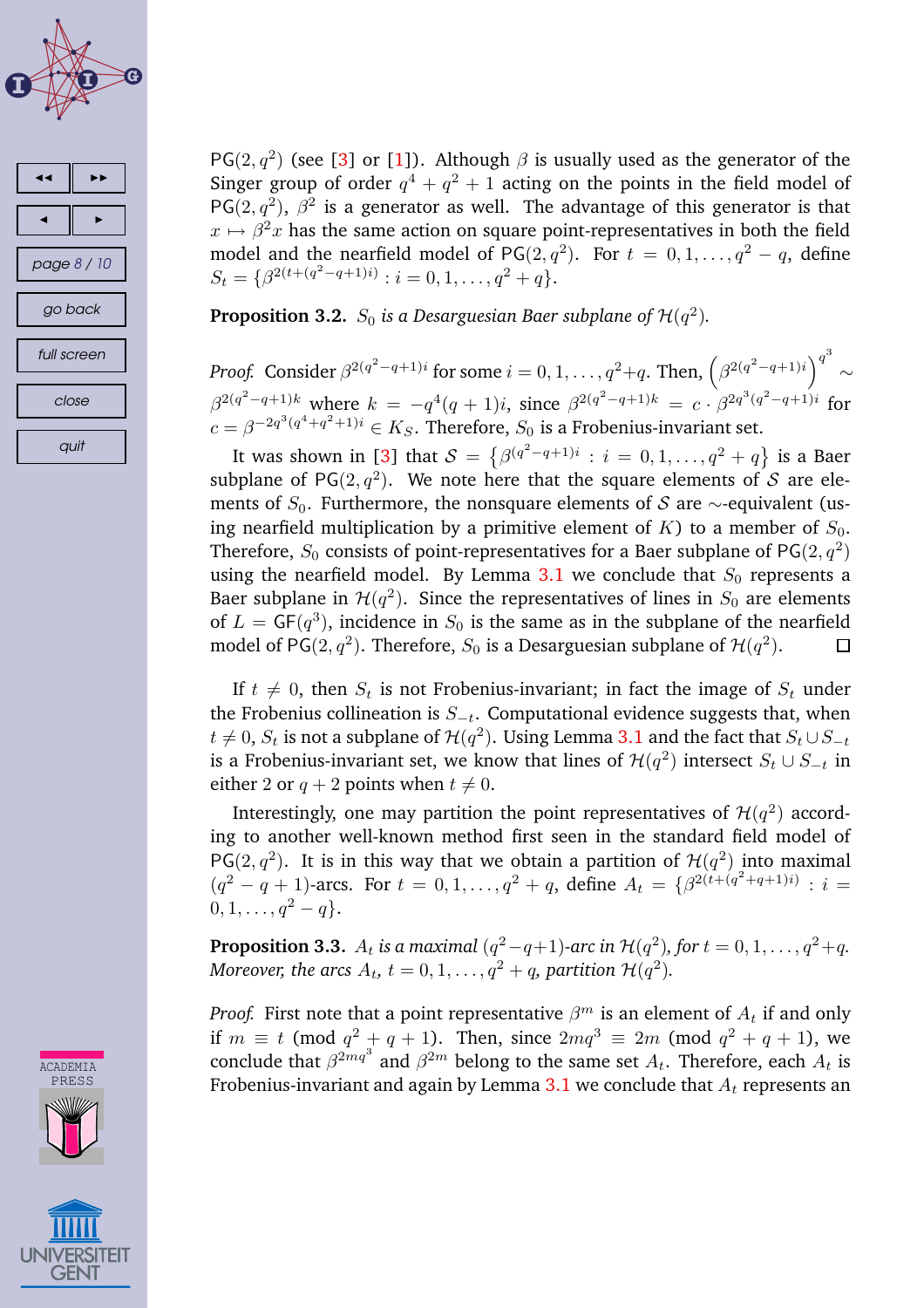





arc in  $\mathcal{H}(q^2)$ , for  $t=0,1,\ldots,q^2+q.$  Moreover, this set of  $q^2+q+1$  pairwise disjoint arcs will partition  $\mathcal{H}(q^2)$ .

We now show that each arc is maximal in  $\mathcal{H}(q^2)$ . By way of contradiction, suppose there exists point P in  $\mathcal{H}(q^2)$  not contained in  $A_t$  for which  $A_t \cup \{P\}$ is an arc in  $\mathcal{H}(q^2)$ , for some  $t = 0, 1, ..., q^2 + q$ . If  $P^{q^3} = P$  (P is fixed by the Frobenius collineation), then  $A_t \cup \{P\}$  is Frobenius-invariant. By Lemma [3.1,](#page-6-0)  $A_t \cup \{P\}$  is then a  $(q^2 - q + 2)$ -arc in PG(2,  $q^2$ ). If  $P_3^{q^3} \neq P$ , then the image of  $A_t \cup \{P\}$  under the Frobenius collineation,  $A_t \cup \{P^{q^3}\}\$ , is also an arc in  $\mathcal{H}(q^2)$ . Thus, the line  $PP^{q^3}$  meets  $A_t \cup \{P, P^{q^3}\}\$ in at most three points, and no other line of  $\mathcal{H}(q^2)$  can meet this set in more than two points. As  $A_t \cup {}_{3} \{P, P^{q^3}\}\)$  is Frobenius-invariant, it forms a  $(q^2-q+3)$ -arc in PG $(2,q^2)$  if  $PP^{q^3}$  meets the set in fewer than three points. If  $PP^{q^3}$  meets  $A_t\cup \{P,P^{q^3}\}$  in three points then deleting one of  $P$  or  $P^{q^3}$  yields a  $(q^2-q+2)$ -arc in  $\mathsf{PG}(2,q^2).$  Either eventuality contradicts the maximality of  $A_t$  in PG $(2,q^2)$ .  $\Box$ 

Using the field model for PG(2,  $q^2$ ),  $\mathcal{U}_0 = \{x : \text{Tr}(x^{q^3+1}) = 0\}$  is a classical unital. Using the canonical representatives  $\beta^{2i}$ ,  $\mathcal{U}_0$  is a classical unital in the nearfield model of PG $(2, q^2)$ . As this set is invariant under the Frobenius automorphism  $x \mapsto x^{q^3}$ , from Lemma [3.1,](#page-6-0)  $\mathcal{U}_0$  is a unital in  $\mathcal{H}(q^2)$  as well. It can be seen that this unital corresponds to the unital found by Rosati [\[7\]](#page-9-0) by means of the basis  $\mathcal B$  from Section 1. Let  $\mathcal U_i$  denote the image of  $\mathcal U_0$  under the collineation  $\sigma^i: x \mapsto x \cdot \beta^{(q^3+1)i}$ , for  $i = 0, 1, ..., q^2 + q$ . The following result is a straightforward translation of the corresponding facts for  $\mathsf{PG}(2,q^2)$  found in [\[3\]](#page-9-0) and [\[4\]](#page-9-0).

**Proposition 3.4.**  $\{\mathcal{U}_i : i = 0, 1, \ldots, q^2 + q\}$  *is a collection of*  $q^2 + q + 1$  *unitals in*  $\mathcal{H}(q^2)$  *which pairwise intersect in one of the arcs of*  $\{A_t : t = 0, 1, \ldots, q^2 + q\}$ *and* each of which is the union of  $q + 1$  of the arcs. Moreover, treating the arcs *as "points" and unitals as "lines" with incidence as inclusion yields a model of*  $PG(2, q)$ .

Using the field model for PG(2,  $q^2$ ),  $C_0 = \{x : \text{Tr}(x^2) = 0\}$  is a conic which, when translated via canonical representatives  $\beta^{2i}$ , is also a conic in the nearfield model. As this set is invariant under the Frobenius automorphism  $x \mapsto x^{q^3}$ , from Lemma [3.1,](#page-6-0)  $\mathcal{C}_0$  is an oval in  $\mathcal{H}(q^2)$  as well. The images  $\mathcal{C}_i$  of  $\mathcal{C}_0$  under the collineations  $\sigma^i$ ,  $i = 0, 1, ..., q^2 + q$ , is an orbit of such ovals. In PG(2,  $q^2$ ), the intersections of the  $C_i$ 's with the subplane  $S_0$  form a "projective bundle" of  $S_0$ , i.e., produce an alternate model of  $PG(2, q)$  (see [\[4\]](#page-9-0)).

**Proposition 3.5.**  $\{\mathcal{C}_i : i = 0, 1, \ldots, q^2 + q\}$  *is a collection of*  $q^2 + q + 1$  *ovals in*  $\mathcal{H}(q^2)$  which each intersect  $S_0$  in one of the conics of a family of conics which are *the "lines" of an alternate model of*  $PG(2, q)$  *on the points of*  $S_0$ *.*